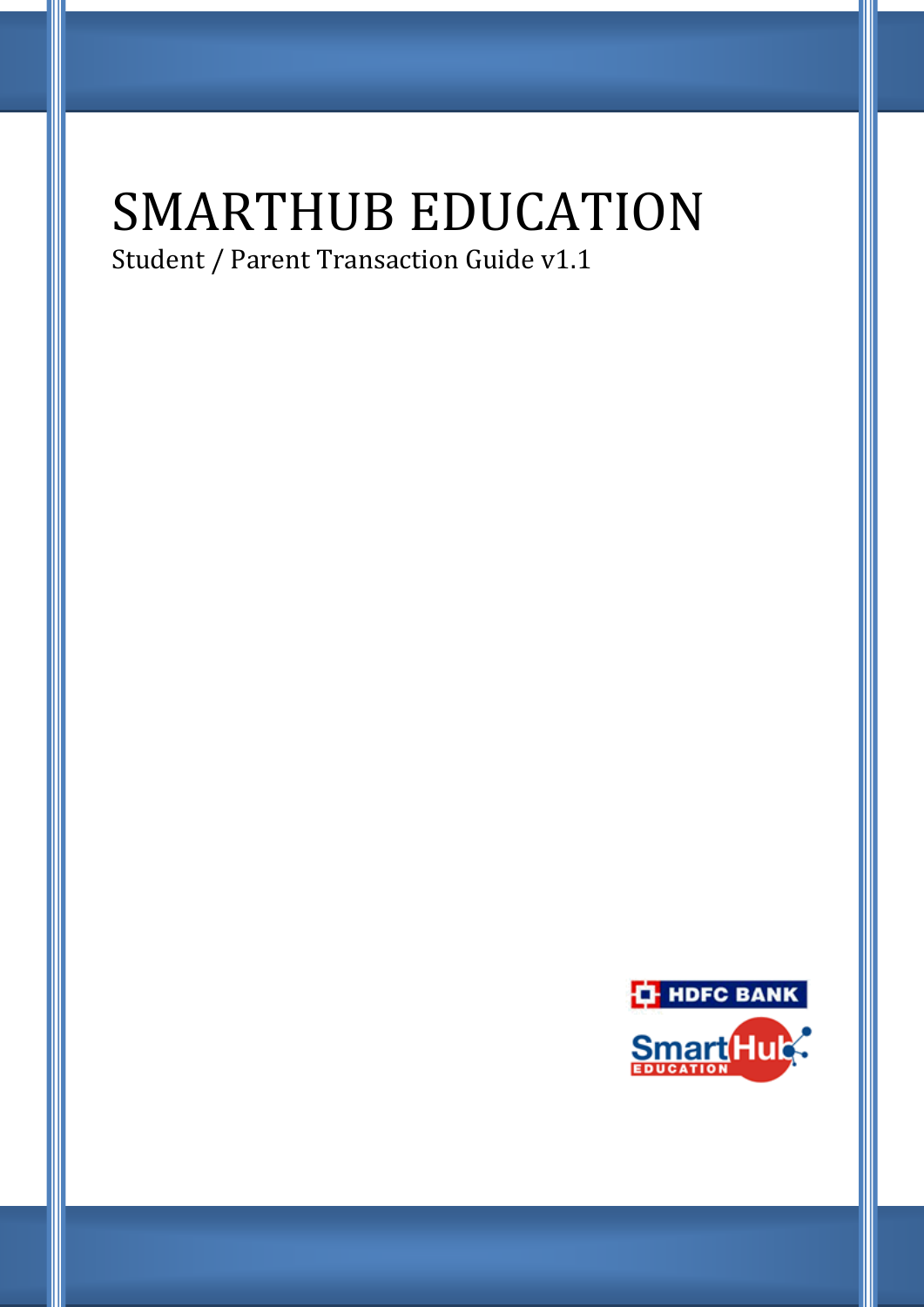

## **Table of Contents**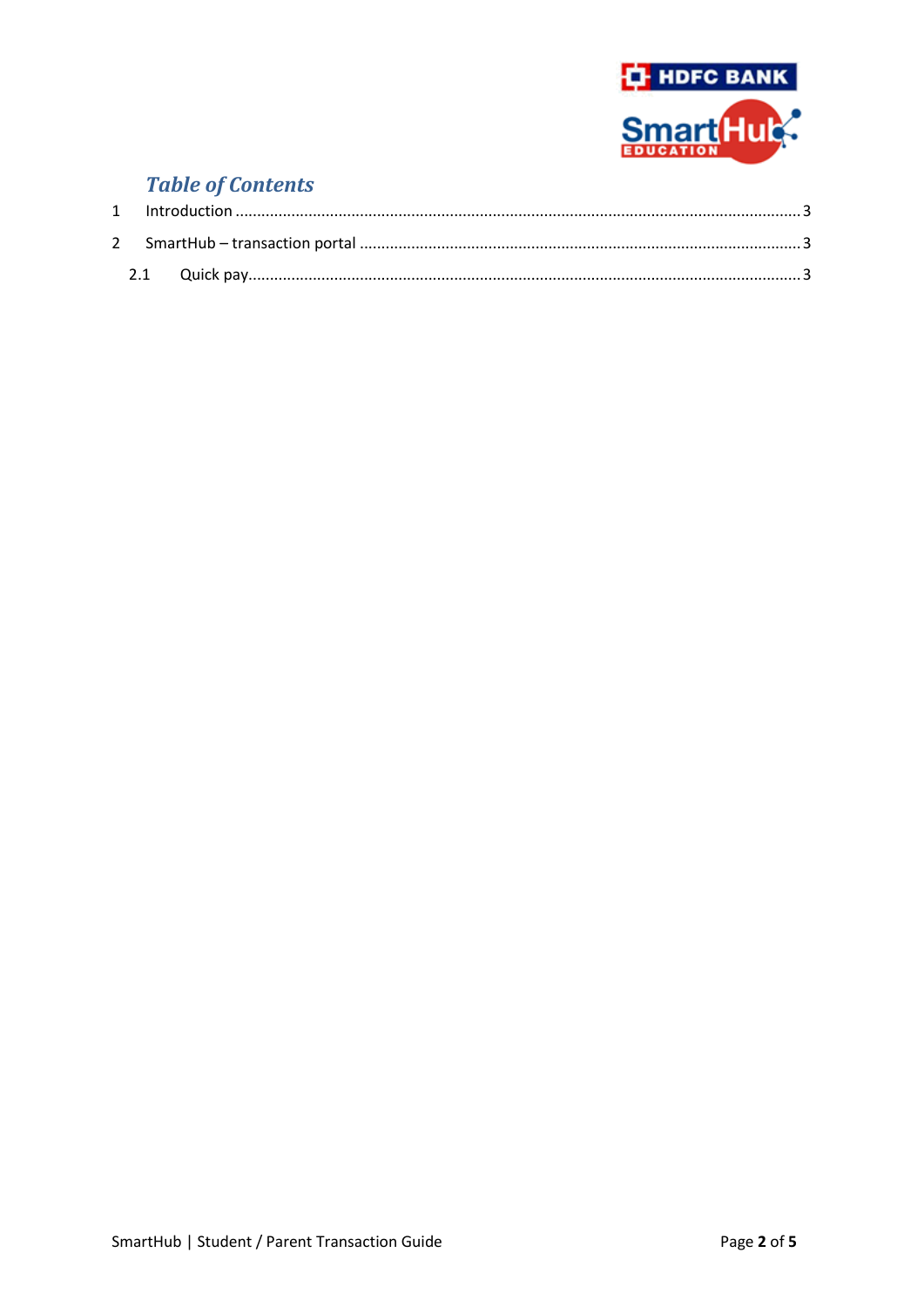

#### <span id="page-2-0"></span>**1 Introduction**

SmartHub is a next generation payment processing platform which enables the institution to offer parents and students a wide range of payment options. Uniqueness about the platform is that one need not have an education ERP or own a student application. The design allows one to upload the course content and the respective fees on to the portal, enabling the institution to offer fee payment services online.

#### <span id="page-2-1"></span>**2 SmartHub – transaction portal**

Depending on the payment type selected by the institute the screen will be displayed with Institute logo.

There are 2 payment types provided

- 1. Quick pay
- 2. Register and pay



#### <span id="page-2-2"></span>**2.1 Quick pay**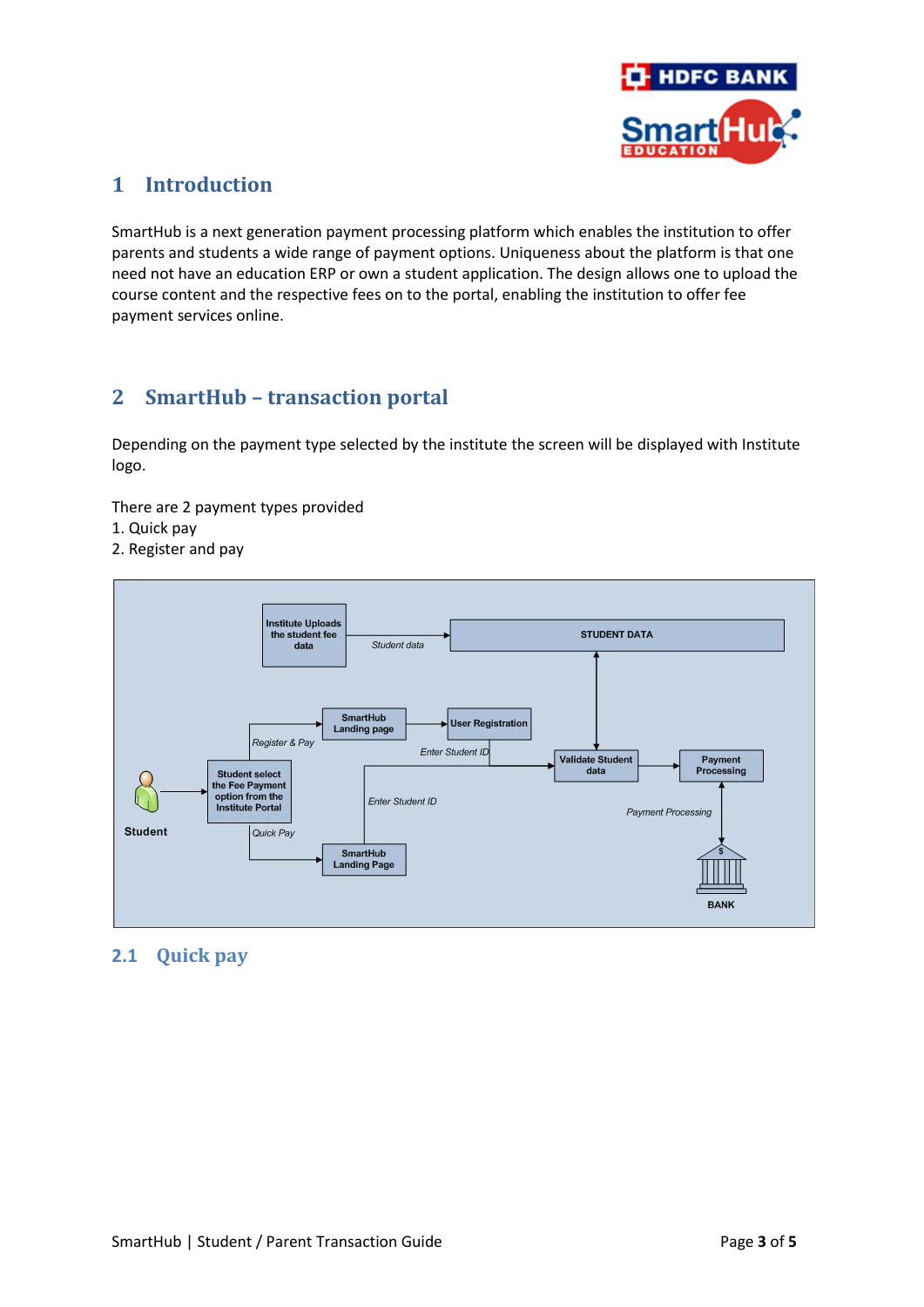

| <b>T</b> HDFC BANK                                           | <b>INSTITUTE</b><br>LOGO |
|--------------------------------------------------------------|--------------------------|
| <b>Smart</b> Hule:                                           |                          |
| <b>QUICK PAY</b>                                             |                          |
| <b>Student ID</b><br>Enter student id<br><b>SHOW DETAILS</b> | PRINT E-RECEIPT          |
|                                                              |                          |

### Terms & Conditions

- 1. Student will be redirected to the SmartHub Landing page from respective institute portal or user will come directly to this portal.
- 2. On this page there will be a field where the user has to enter the student unique no as provided by the institute during registering the student on SmartHub Portal.

|               |                                 |                     |                                 | <b>QUICK PAY</b>          |                                    |                 |                    |  |
|---------------|---------------------------------|---------------------|---------------------------------|---------------------------|------------------------------------|-----------------|--------------------|--|
|               |                                 |                     | <b>Student ID</b><br>EDUTEST002 | PRINT E-RECEIPT           |                                    |                 |                    |  |
|               | <b>STUDENT ID</b><br>EDUTEST002 |                     | <b>Baiju Nair</b>               | <b>STUDENT NAME:</b>      |                                    |                 |                    |  |
|               | <b>BRANCH</b><br><b>Mumbai</b>  |                     | COURSE<br><b>MBA</b>            |                           | SPECIALIZATION<br><b>Marketing</b> |                 |                    |  |
|               | <b>COURSE TYPE</b><br><b>NA</b> |                     | <b>NA</b>                       | <b>COURSE PATTERN</b>     | <b>COURSE TERM</b><br><b>NA</b>    |                 |                    |  |
|               | <b>FEES DETAILS</b>             |                     |                                 |                           |                                    |                 |                    |  |
| <b>Status</b> | <b>Fees Type</b>                | <b>Payable Fees</b> | <b>Late Fees</b>                | <b>Total Payable Fees</b> | <b>Start Date</b>                  | <b>Due Date</b> | <b>Expiry Date</b> |  |

- 1. On entering the student unique no and clicking on search all the student course and fee details will be displayed.
- 2. Student can opt to make one fee at a time by selecting the check box.